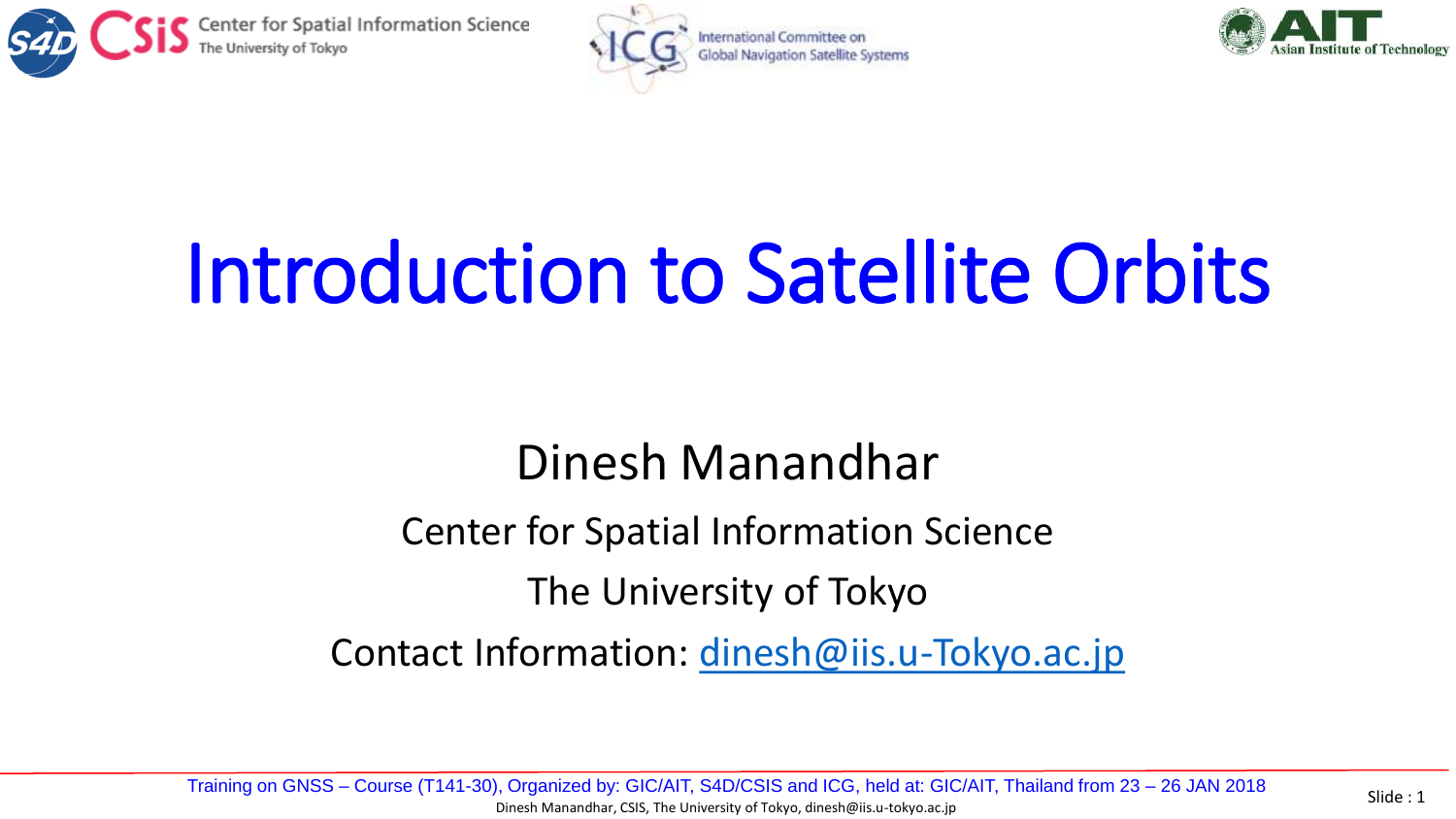





### Basics of Satellite Orbits

- The speed of a satellite is
	- Determined by the satellite's orbit
	- Closely tied to the satellite's altitude.
- A satellite's orbit does not depend on its mass
	- All objects with the same velocity (speed and direction) at a given point in space follow the same orbit.
- Satellites close to the Earth move faster than those at higher altitudes
	- ISS moves faster than a GPS satellite when viewed from earth
	- Satellites in low earth orbits (hundreds of kilometers above the Earth) move rapidly relative to the Earth, completing an orbit in 1.5 to 2 hours.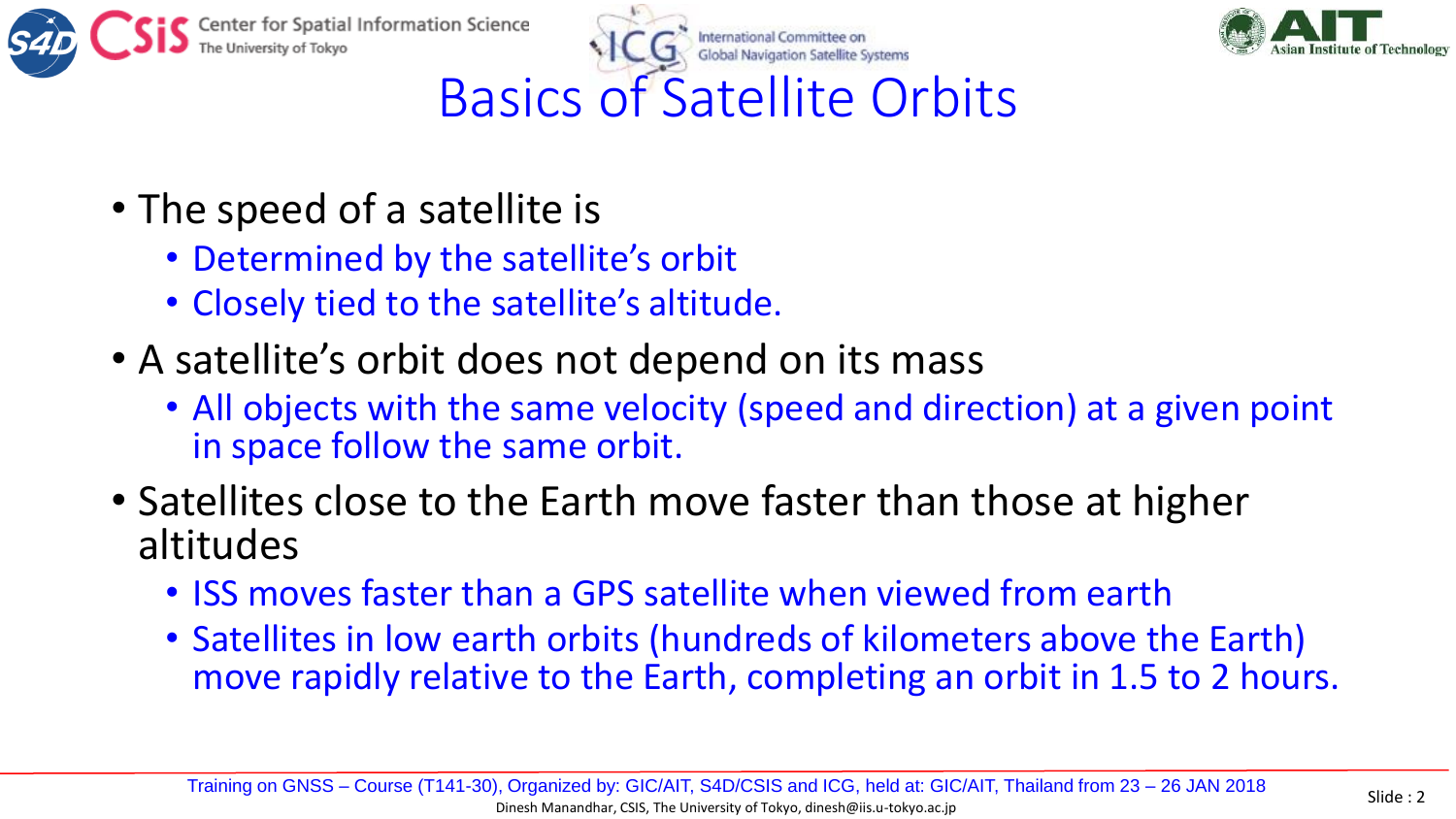





### Basics of Satellite Orbits

- Satellites in higher orbits move at slower speeds than those in lower orbits
	- Distance they travel in one orbit is longer.
	- The time required for a satellite to orbit (the orbital period) increases with altitude.
	- Only one altitude (36,000 km)permits satellites to orbit at the same rate at which the Earth rotates, such satellites are called geosynchronous.
- Once in orbit, a satellite does not need constant powering to remain in flight, as airplanes do. Satellites use small onboard rocket engines to maneuver in space.
- A satellite's orbit always lies in a plane that passes through the center of the Earth.
	- The angle between that plane and the plane of the equator is called the orbit's inclination.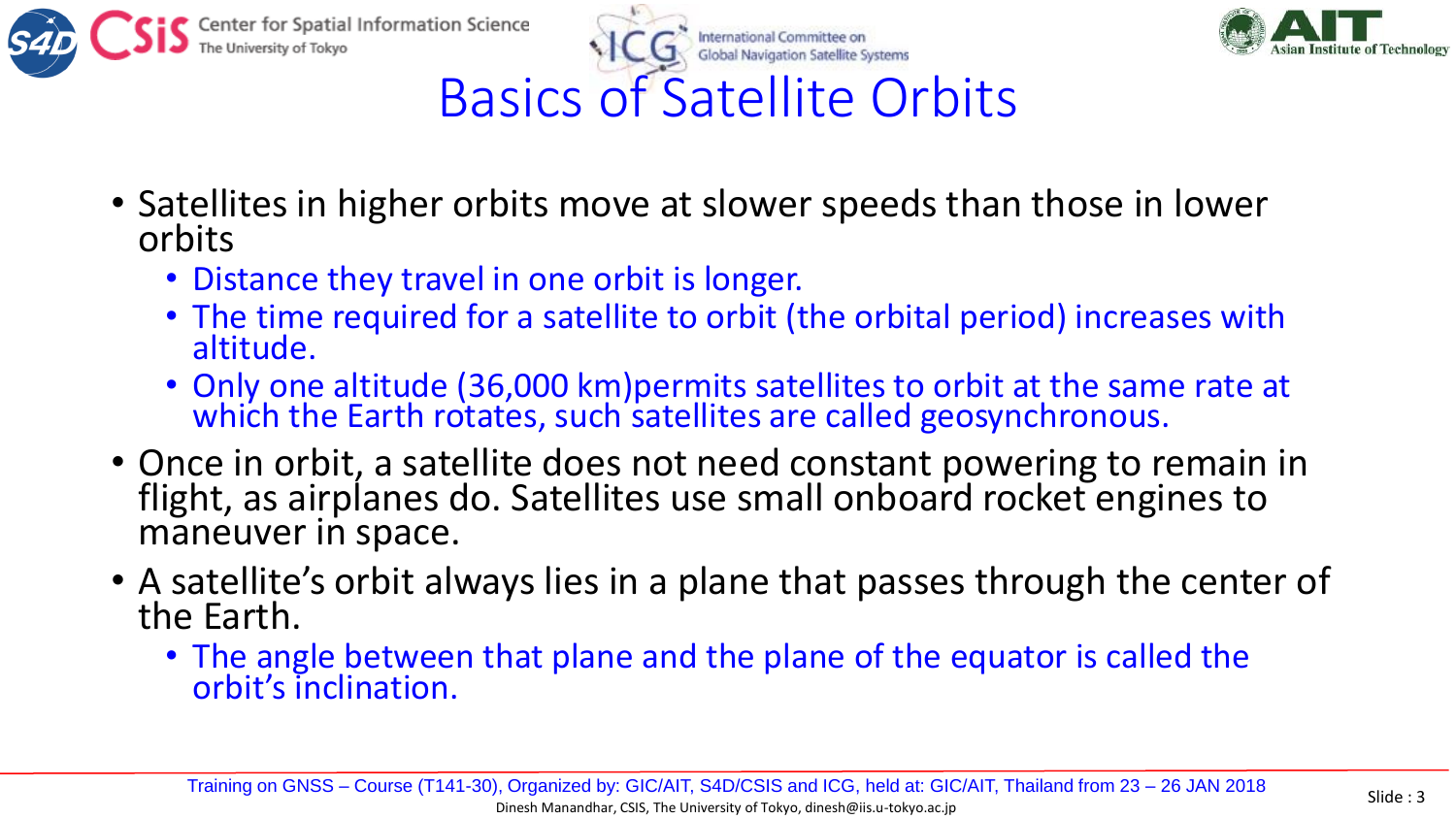



## Basics of Satellite Orbits

- Ground Track: The part of the earth that lies beneath the satellite orbit
- A satellite in an orbit with inclination angle "theta" cannot pass directly over any location on Earth with latitude greater than "theta".
- A satellite launched from a site at latitude "theta" follows an orbit with inclination greater than or equal to "theta".
- From a launch site at latitude "theta" it is not possible to launch a satellite into an orbit with inclination less than "theta".
- A launch site that is not on the equator cannot place a satellite directly into an equatorial orbit.

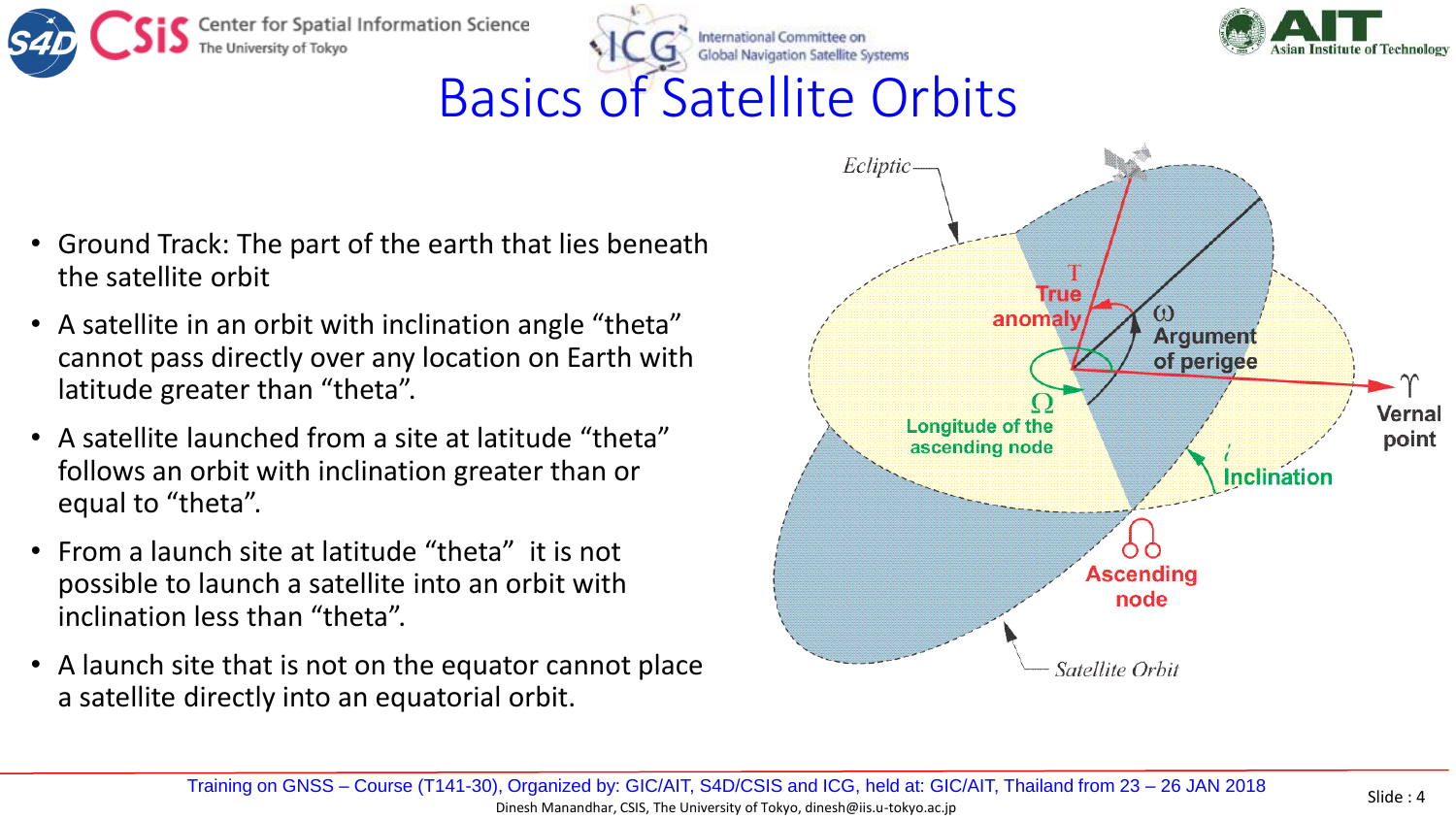





Altitude vs. Orbital Speed vs Orbital Period

| Altitude (km)                 | <b>Orbital Speed (km/s)</b> | <b>Orbital Period (min)</b> |
|-------------------------------|-----------------------------|-----------------------------|
| 200                           | 7.8                         | 88.3                        |
| 500                           | 7.6                         | 94.4                        |
| 1,000                         | 7.4                         | 104.9                       |
| 5,000                         | 5.9                         | 201.1                       |
| 10,000                        | 4.9                         | 347.4                       |
| 20,200 (semi-<br>synchronous) | 3.9                         | 718.3                       |
| 35,800 (Geo-<br>synchronous)  | 3.1                         | 1436.2 (24 hours)           |

Speed needed to keep an object on orbit does not depend on its mass. Any object small or large with the same velocity will travel on the same orbit.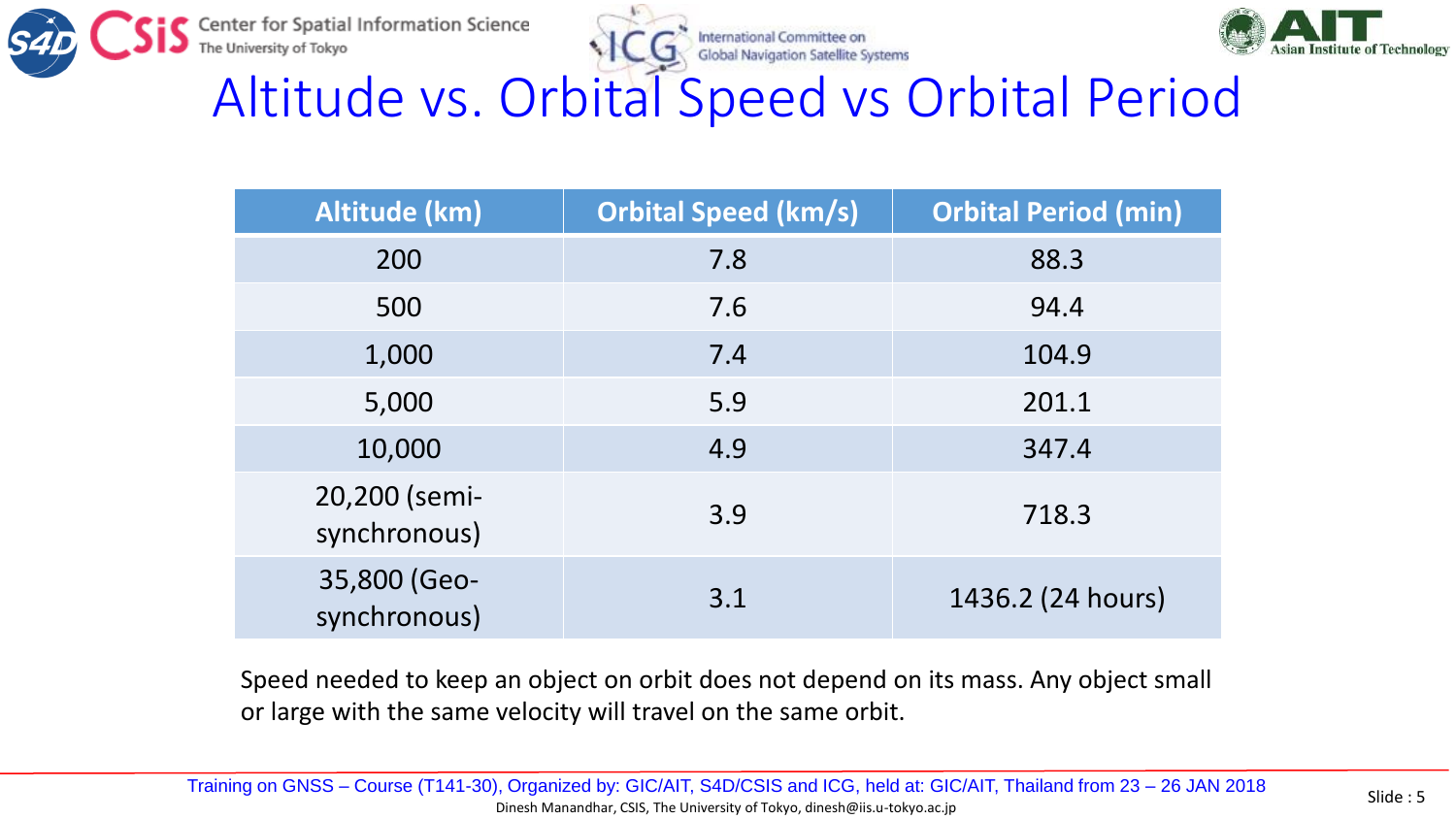

International Committee on **Global Navigation Satellite Systems** 



Basics of Satellite Orbits : Elliptical Orbits

$$
a^2 = b^2 + c^2
$$

where:

Major Axis = 2a, Line that contains two foci Minor Axis = 2b, Line perpendicular to Major Axis Distance between the two foci = 2c